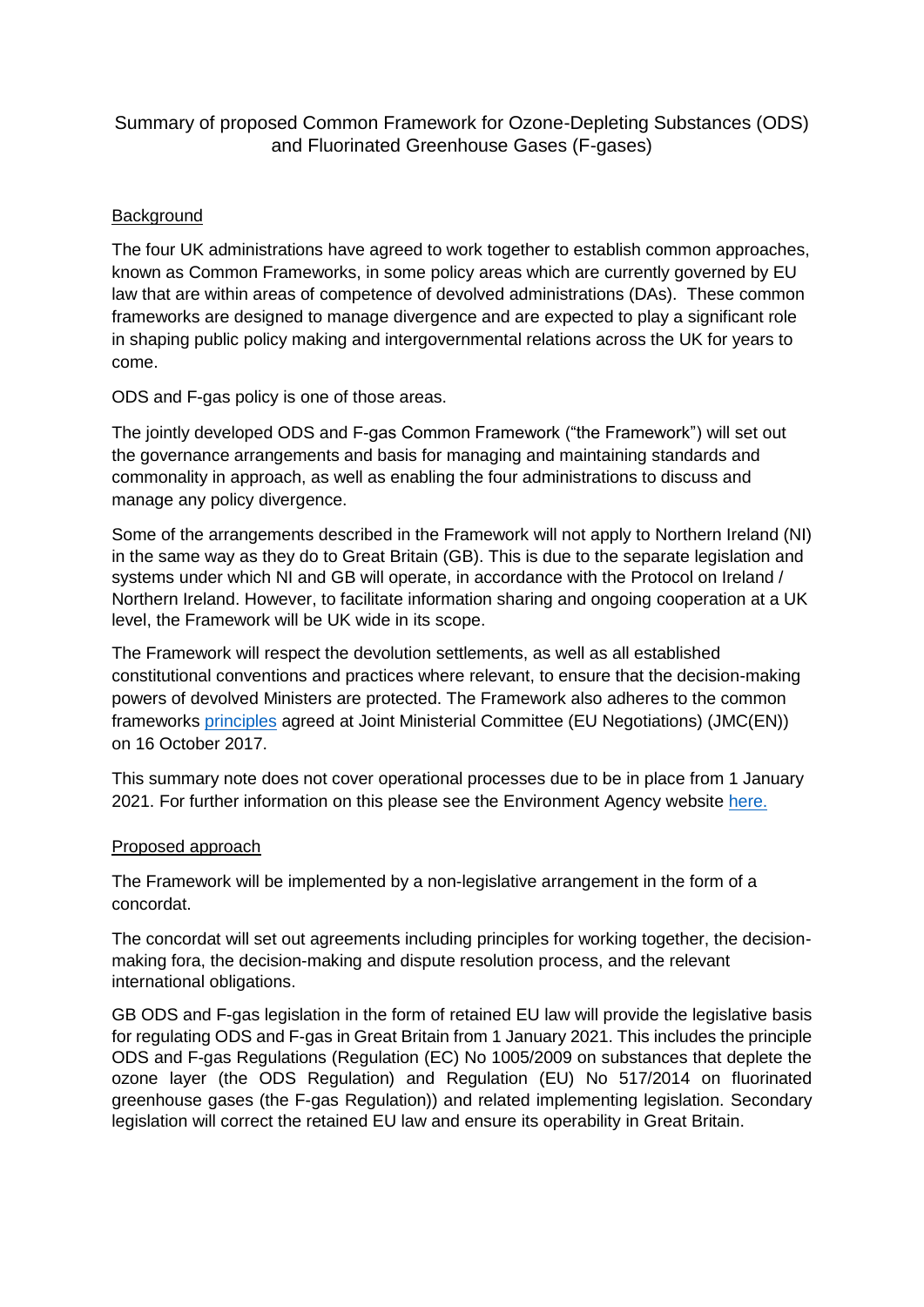The retained and amended legislation, as set out above, enables the requirements of the principle ODS and F-gas Regulations and related implementing legislation to continue to apply in Great Britain from 1 January 2021.

Additional primary legislation is not required to implement the Framework.

In developing the Framework, the UK Government, Scottish Ministers and Welsh Ministers have agreed to establish and operate single GB-wide F-gas and ODS registration, quota, licensing and reporting systems, which will be administrated by the Environment Agency from 1 January 2021. To practically administer the systems on a GB-wide basis, Scottish and Welsh Ministers may consent to certain functions being administered on their behalf by the Secretary of State and direct the Environment Agency to administer functions on behalf of the Scottish Environment Protection Agency (SEPA) and Natural Resources Wales (NRW).

Compliance with the other aspects of the retained EU law outside of the GB system, such as requirements for leak checking, record keeping and the use of certified personnel, will continue to be enforced by regulators in the respective administrations.

All areas of ODS and F-gas policy, including the GB-wide system administered by the Environment Agency and the wider aspects of the GB legislation (retained EU law) such as those outlined above, will be subject to the principles and governance arrangements set out in the Framework.

## Governance arrangements and ways of working

Under the Framework a Working Group and Governance Group will be established.

The Working Group and Governance Group will be the fora through which the four governments collectively develop policy recommendations, exchange information and seek to resolve any potential difference of views.

The Working Group will be formed of policy representatives of the four governments and the Environment Agency. The Working Group will hold regular discussions on the policy covered by the Framework and put advice to their respective ministers with the rationale for the approach taken including why potential divergent policies may be preferable. The Working Group will convene to discuss policy issues as appropriate and to keep colleagues regularly informed of any ramifications that policy will have across administrations. If there are disagreements at Working Group level, such issues can be escalated to senior officials in line with the dispute avoidance and resolution mechanism.

The Governance Group will be formed of senior policy representatives of the four governments and a senior representative of the Environment Agency. The Governance Group will provide strategic direction on the policy area and take key decisions. The Governance Group will review any issues escalated to them by the Working Group as set out in the dispute avoidance and resolution mechanism.

Whilst they will be members of the Working Group and Governance Group, DAERA(NI) and the Environment Agency will have a different status in the decision-making and dispute resolution processes for matters relating to the GB systems or the provisions of the GB ODS and F-gas legislation.

The Working Group will ensure that stakeholders who have a key interest and role in delivering ODS and F-gas policy, are considered and consulted where appropriate, including